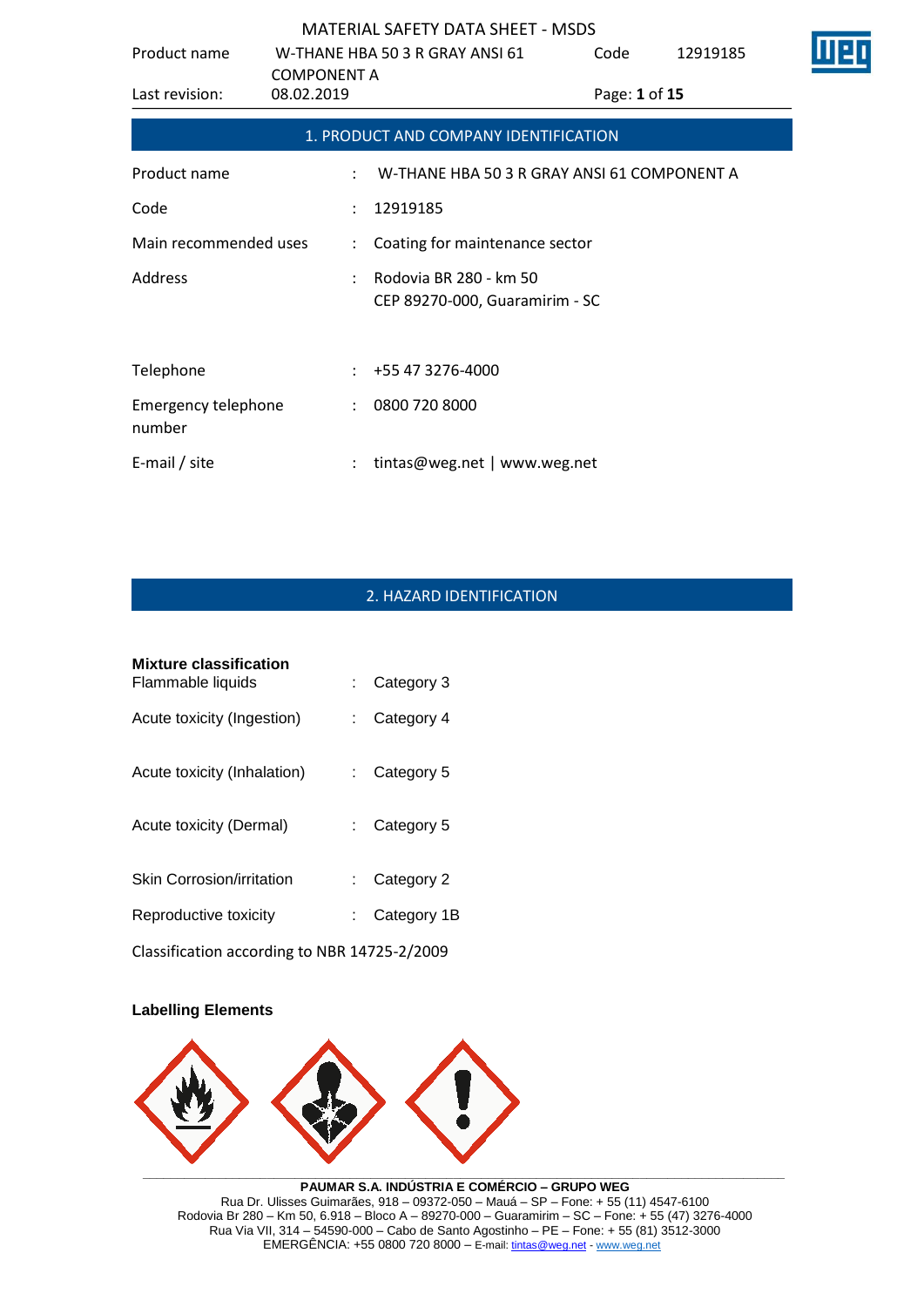|                        |                    | <b>MATERIAL SAFETY DATA SHEET - MSDS</b>                                                                                                                                                                                          |               |          |  |
|------------------------|--------------------|-----------------------------------------------------------------------------------------------------------------------------------------------------------------------------------------------------------------------------------|---------------|----------|--|
| Product name           |                    | W-THANE HBA 50 3 R GRAY ANSI 61                                                                                                                                                                                                   | Code          | 12919185 |  |
|                        | <b>COMPONENT A</b> |                                                                                                                                                                                                                                   |               |          |  |
| Last revision:         | 08.02.2019         |                                                                                                                                                                                                                                   | Page: 2 of 15 |          |  |
|                        |                    |                                                                                                                                                                                                                                   |               |          |  |
| <b>Warning phrase</b>  |                    | Danger                                                                                                                                                                                                                            |               |          |  |
| <b>Hazard phrases</b>  |                    | H226 Flammable liquid and vapour.<br>H302 Harmful if swallowed.<br>H333 May be harmful if inhaled.<br>H313 May be harmful in contact with skin.<br>H315 Causes skin irritation.<br>H360 May damage fertility or the unborn child. |               |          |  |
| <b>Caution Phrases</b> |                    | <b>Prevention:</b><br>P201 Obtain special instructions before use.                                                                                                                                                                |               |          |  |
|                        |                    | P202 Do not handle until all safety precautions have been read<br>and understood.                                                                                                                                                 |               |          |  |
|                        |                    | P210 Keep away from heat, hot surfaces, sparks, open flames<br>and other ignition sources. No smoking.                                                                                                                            |               |          |  |
|                        |                    | P233 Keep container tightly closed.                                                                                                                                                                                               |               |          |  |
|                        |                    | P240 Ground/bond container and receiving equipment.                                                                                                                                                                               |               |          |  |
|                        |                    | <b>Reaction:</b><br>P303+P361+P353 IF ON SKIN (or hair): Take off immediately<br>all contaminated clothing. Rinse skin with water/shower.                                                                                         |               |          |  |
|                        |                    | P304+P312 IF INHALED: Call a POISON CENTER or<br>doctor/physician if you feel unwell.                                                                                                                                             |               |          |  |
|                        |                    | P308+P313 IF exposed or concerned: Call a doctor.                                                                                                                                                                                 |               |          |  |
|                        |                    | P362+P364 Take off contaminated clothing and wash it before<br>reuse.                                                                                                                                                             |               |          |  |
|                        |                    | P370+P378 In case of fire: Use as chapter 5 of MSDS to<br>extinguish.                                                                                                                                                             |               |          |  |
|                        |                    | Storage:<br>P403+P235 Store in a well ventilated place. Keep cool.                                                                                                                                                                |               |          |  |
|                        |                    | Treatmentand disposal of waste:<br>P501 Dispose of contents/container as chapter 13 of the<br>MSDS.                                                                                                                               |               |          |  |
| <b>Other hazard</b>    |                    | When heated above its flash point, this material will release<br>toxic vapors and flames, and can burn in open area if exposed<br>to an ignition source.                                                                          |               |          |  |
|                        |                    |                                                                                                                                                                                                                                   |               |          |  |

# 3. COMPOSITION AND INFORMATION ABOUT THE INGRENDIENTS

**\_\_\_\_\_\_\_\_\_\_\_\_\_\_\_\_\_\_\_\_\_\_\_\_\_\_\_\_\_\_\_\_\_\_\_\_\_\_\_\_\_\_\_\_\_\_\_\_\_\_\_\_\_\_\_\_\_\_\_\_\_\_\_\_\_\_\_\_\_\_\_\_\_\_\_\_\_\_\_\_\_\_\_\_\_\_\_\_\_\_\_\_\_ PAUMAR S.A. INDÚSTRIA E COMÉRCIO – GRUPO WEG** Rua Dr. Ulisses Guimarães, 918 – 09372-050 – Mauá – SP – Fone: + 55 (11) 4547-6100 Rodovia Br 280 – Km 50, 6.918 – Bloco A – 89270-000 – Guaramirim – SC – Fone: + 55 (47) 3276-4000 Rua Via VII, 314 – 54590-000 – Cabo de Santo Agostinho – PE – Fone: + 55 (81) 3512-3000 EMERGËNCIA: +55 0800 720 8000 – E-mail[: tintas@weg.net](mailto:tintas@weg.net) - [www.weg.net](http://www.weg.net/)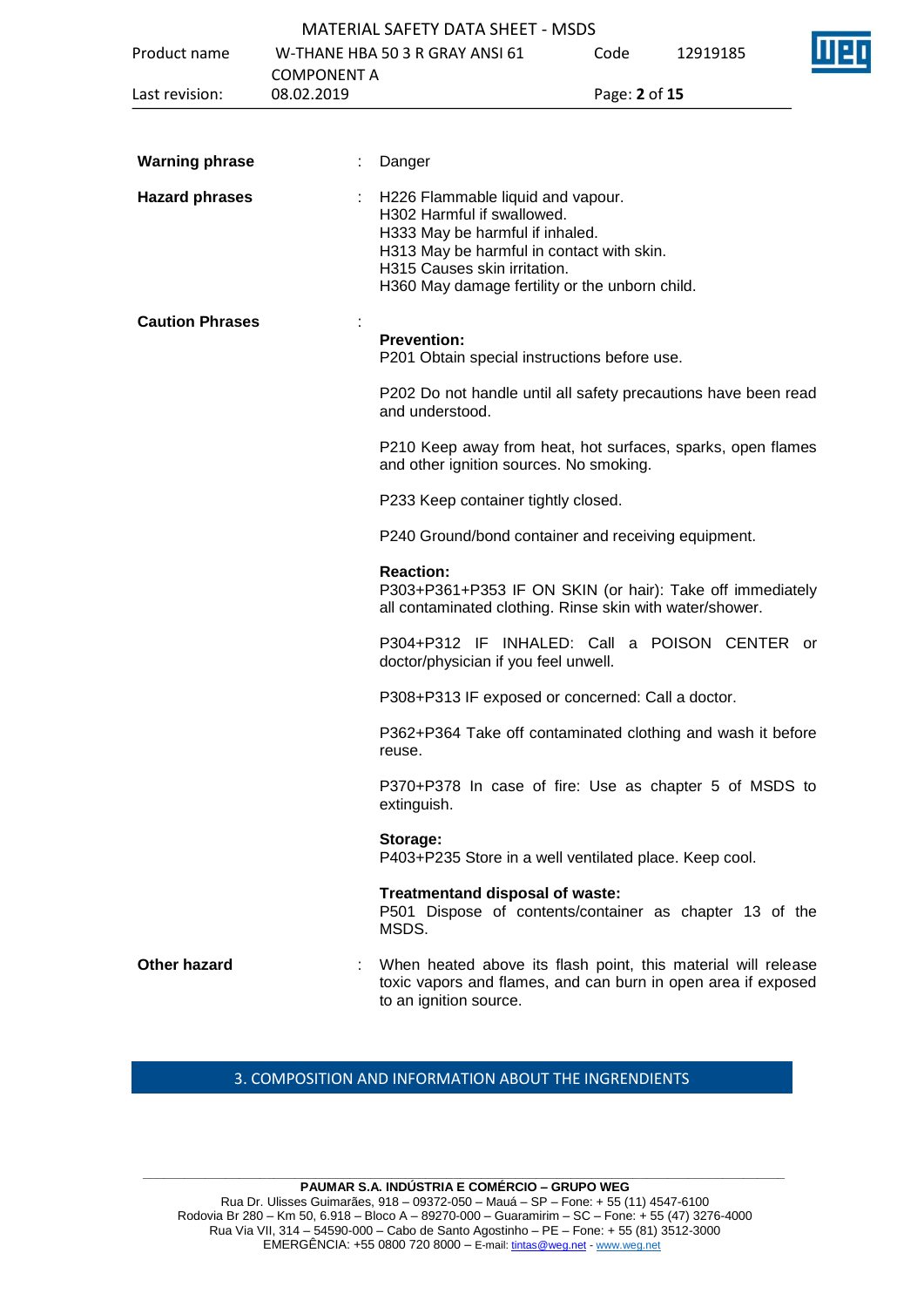| <b>Product type:</b> | Mixture                                               |                             |          |    |
|----------------------|-------------------------------------------------------|-----------------------------|----------|----|
| Last revision:       | 08.02.2019                                            | Page: <b>3</b> of <b>15</b> |          |    |
| Product name         | W-THANE HBA 50 3 R GRAY ANSI 61<br><b>COMPONENT A</b> | Code                        | 12919185 |    |
|                      | <b>MATERIAL SAFETY DATA SHEET - MSDS</b>              |                             |          | TE |

### **Ingrendients that contribute to danger:**

| Product name                                             | CAS No.        | Risck classification                                                                                                                                                                                             | Concentration [%] |
|----------------------------------------------------------|----------------|------------------------------------------------------------------------------------------------------------------------------------------------------------------------------------------------------------------|-------------------|
| <b>GLYCOL ETHYL</b><br><b>ACETATE SOLVENT (N)</b>        | 111-15-9       | Flammable liquids,<br>Category 3<br>Reproductive toxicity,<br>Category 1B<br>Acute toxicity Ingestion,<br>Category 4<br>Acute toxicity Dermal,<br>Category 4<br>Acute toxicity<br>Inhalation,<br>Category 4      | $>= 10 - 20$      |
| SOLVENT XYLENE (S)                                       | 1330-20-7      | Flammable liquids,<br>Category 3<br>Acute toxicity Dermal,<br>Category 4<br>Acute toxicity<br>Inhalation,<br>Category 4<br>Skin Corrosion/irritation<br>Category 2                                               | $>= 5 - < 10$     |
| <b>SOLVENT</b><br><b>METHYLISOBUTYLKETO</b><br><b>NE</b> | $108 - 10 - 1$ | Flammable liquids,<br>Category 3<br>Acute toxicity<br>Inhalation,<br>Category 4<br>Serious eye<br>damage/eye irritation,<br>Category 2A<br>Specific target organ<br>toxicity - Single<br>exposure,<br>Category 3 | $>= 1 - 5$        |

## 4. FIRST AID MEASURES

**Inhalation** : Take the victim to fresh air, keeping them rested and warm. If breathing is irregular or has stopped, apply artificial respiration. Do not give anything orally. Seek medical assistance immediately, bringing the product label whenever possible.

**Contact with the skin** : Remove the product with vegetal oil (cooking oil) and then wash the skin thoroughly with plenty of water. Do not use solvents or thinners. Seek medical attention in case of any irritation or other symptoms.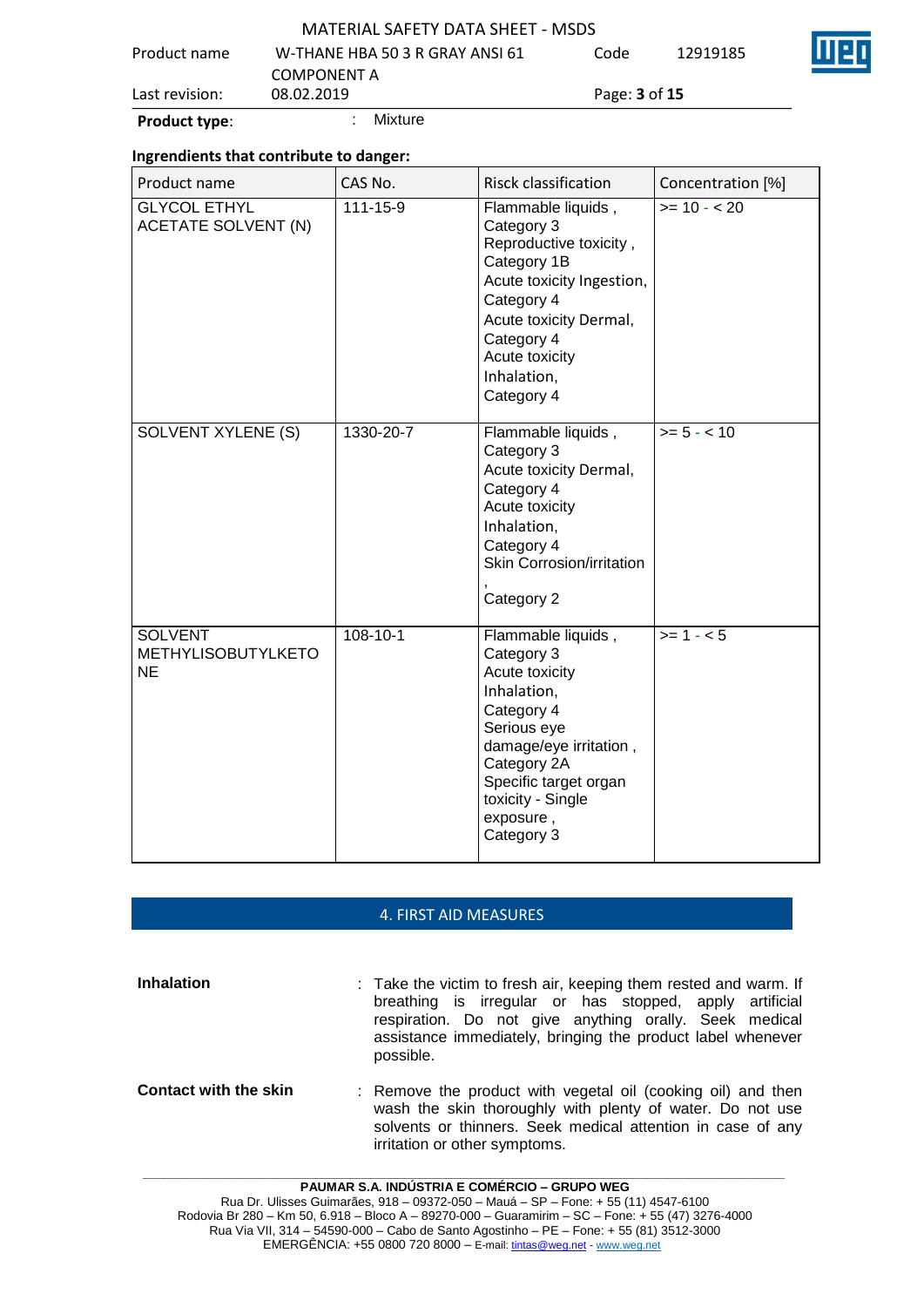| Product name                                                             | <b>COMPONENT A</b> | W-THANE HBA 50 3 R GRAY ANSI 61                                                                                                                                                                                                                                                                                                                                                                                                                                                            | Code          | 12919185 |  |
|--------------------------------------------------------------------------|--------------------|--------------------------------------------------------------------------------------------------------------------------------------------------------------------------------------------------------------------------------------------------------------------------------------------------------------------------------------------------------------------------------------------------------------------------------------------------------------------------------------------|---------------|----------|--|
| Last revision:                                                           | 08.02.2019         |                                                                                                                                                                                                                                                                                                                                                                                                                                                                                            | Page: 4 of 15 |          |  |
| <b>Contact with the eyes</b>                                             |                    | : Remove contact lenses, if wearing any. Flush the eyes with<br>running water for at least 15 minutes, holding the eyelids<br>apart. Seek medical assistance immediately, bringing the<br>product label with you.                                                                                                                                                                                                                                                                          |               |          |  |
| Ingestion                                                                |                    | : Do not provoke vomiting. Consult with a doctor immediately.                                                                                                                                                                                                                                                                                                                                                                                                                              |               |          |  |
| <b>Most important symptoms</b><br>and effects, both acute and<br>delayed |                    | : Headaches, dizziness, fatigue and in extreme cases, loss of<br>consciousness.                                                                                                                                                                                                                                                                                                                                                                                                            |               |          |  |
| Notes for the doctor                                                     |                    | : Treat symptomatically. Do not induce vomiting because of risk<br>of aspiration of gastric contents into the lungs. Gastric lavage<br>is recommended when the patient ingests large quantities,<br>more than 5ml of the substance in its pure form. The toxic<br>potential of the quantity consumed must be evaluated in<br>relation to the risk of aspiration during gastric lavage.<br>Activated coal in solution could be useful. However, in some<br>cases the coal induces vomiting. |               |          |  |

# 5. FIRE-FIGHTING MEASURES

| <b>Suitable extinguishing</b><br>methods          |    | : Water in mist form<br>Carbon dioxide (CO2)<br>Foam alcohol resistent<br>Dry chemical powder                                                                                                                                                                                                                                                                                                                                                                                                                                                                                                                                                                                                                               |
|---------------------------------------------------|----|-----------------------------------------------------------------------------------------------------------------------------------------------------------------------------------------------------------------------------------------------------------------------------------------------------------------------------------------------------------------------------------------------------------------------------------------------------------------------------------------------------------------------------------------------------------------------------------------------------------------------------------------------------------------------------------------------------------------------------|
| <b>Extinguishing methods not</b><br>recommended   | ÷. | Direct water jet.                                                                                                                                                                                                                                                                                                                                                                                                                                                                                                                                                                                                                                                                                                           |
| <b>Specific dangers</b>                           |    | : Flammable liquid and vapour. Dangerous when exposed to<br>heat or ignition source. Exposed packaging to the fire may<br>rupture due to the increased pressure with risk of a<br>subsequent explosion. The vapours are havier than the air<br>and spread close to the ground and it can move to the ignition<br>source and provoke fire or backspace of the flames. Avoid the<br>accumulation of vapours in depressions on the ground,<br>manholes, basement etc. The vapours and/or the particles<br>finely divided (spray) may form explosive mixtures with the air.<br>In case of burning of the product, it forms carbon and nitrogen<br>compounds. The inhalation of these subproducts may cause<br>damage to health. |
| Protective measures of the<br>fire fighting team. |    | : The personnel involved in firefighting should wear self<br>contained breathing apparatus with positive pressure and full<br>protection clothes.                                                                                                                                                                                                                                                                                                                                                                                                                                                                                                                                                                           |
| <b>Specific methods</b>                           |    | : Evacuate and isolate the area. Approach from fire with wind at<br>your back. Fight the fire to a secure distance. Remove the<br>packaging of the product from the fire area if this can be made<br>with safety. Chill sideways with water in form of fog all the<br>closed packaging near the fire. Avoid that the resulting water                                                                                                                                                                                                                                                                                                                                                                                        |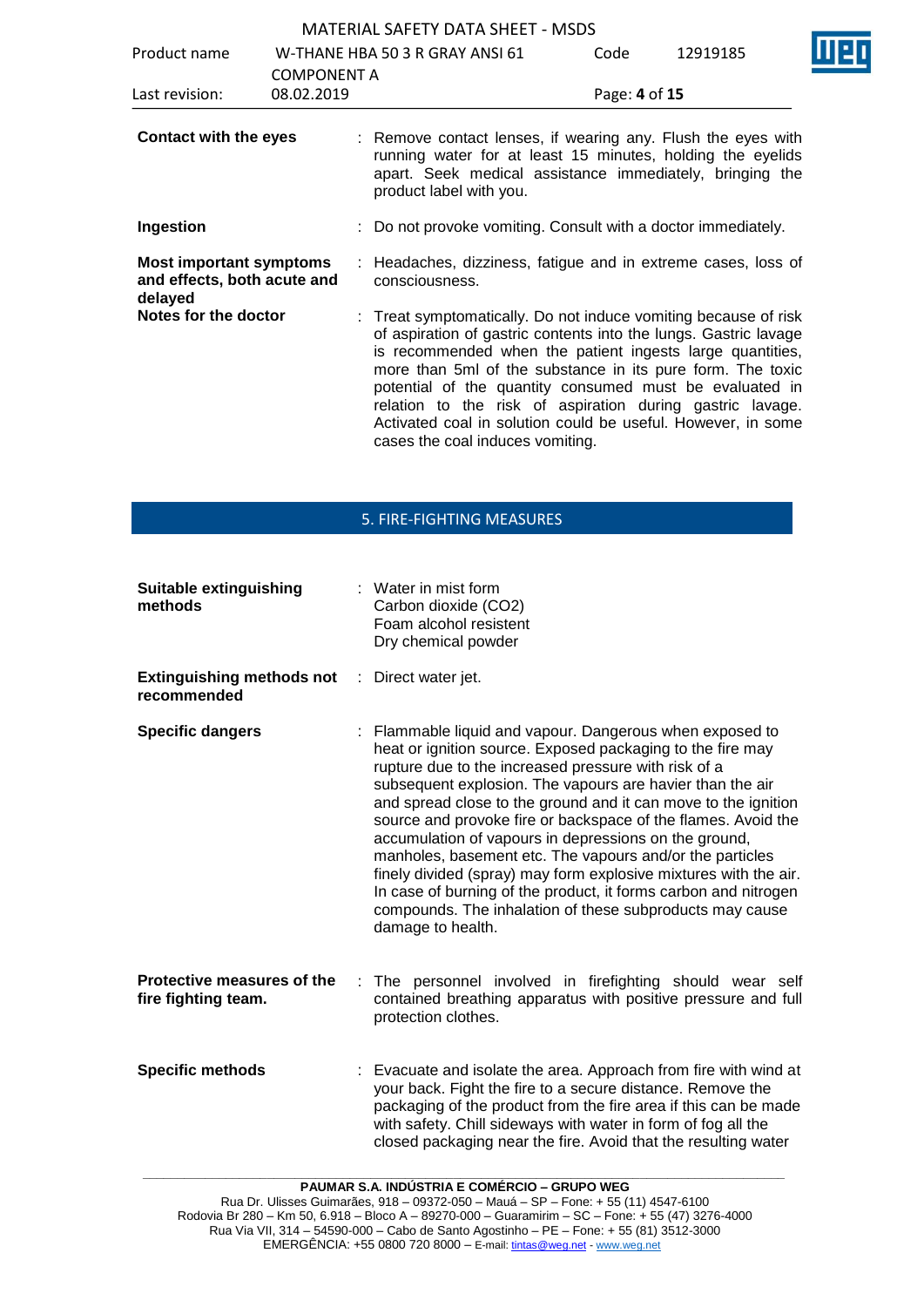|                |                    | from fire fighting reaches drains or waterways. Use dikes to<br>contain this water and eliminate it according to environmental |               |          |   |
|----------------|--------------------|--------------------------------------------------------------------------------------------------------------------------------|---------------|----------|---|
| Last revision: | 08.02.2019         |                                                                                                                                | Page: 5 of 15 |          |   |
|                | <b>COMPONENT A</b> |                                                                                                                                |               |          |   |
| Product name   |                    | W-THANE HBA 50 3 R GRAY ANSI 61                                                                                                | Code          | 12919185 | T |

## 6. SPILL / LEAK CONTROL PROCEDURES

**Personal precautions, protective equipment and emergency procedures**

regulations.

| For the emergency service<br>staff                      | : If specialized clothing is needed to combat the leak/spillage,<br>Section 8 should be consulted. All precautions described in<br>the following section must be followed.                                                                                                                                                                                                                                                                                                                                                                                                                                                                                                                                                                                                            |
|---------------------------------------------------------|---------------------------------------------------------------------------------------------------------------------------------------------------------------------------------------------------------------------------------------------------------------------------------------------------------------------------------------------------------------------------------------------------------------------------------------------------------------------------------------------------------------------------------------------------------------------------------------------------------------------------------------------------------------------------------------------------------------------------------------------------------------------------------------|
| For staff who are not part<br>of the emergency services | : No action should be taken that may generate danger to<br>people without adequate training and<br>qualifications. Understand the dangers of leaked/spilled<br>products. Use appropriate personal protective equipment -<br>see section 8. Evacuate surrounding areas. Isolate area and<br>keep onlookers away. Do not touch or walk through spilled<br>material. Eliminate all sources of ignition. Avoid breathing<br>vapor or mist. Provide adequate ventilation if possible. Wear<br>appropriate respiratory mask when ventilation is inadequate. In<br>accordance with characteristics of the location and/or area<br>and in relation to the amount of spilled/leaked product,<br>additional emergency measures may be taken under the<br>supervision of a trained professional. |
| <b>Environmental precautions</b>                        | : Prevent the product or the water used in the service reaches<br>waterways,<br>channels, drains, or galleries. In case of significant spill, retain<br>spi<br>lled liquid with inert material such as sand or earth. In<br>approprieate,                                                                                                                                                                                                                                                                                                                                                                                                                                                                                                                                             |

use absorbent materials such as sawdust, rags, vermiculites, etc.

### **Methods and materials for containment and cleaning**

- **Large spills / leaks** : Understand the dangers of leaked/spilled products.Approaching the site with the wind from behind.Stop leak if this can be done safely. Prevent from entering holes / depressions in the floor. If this happens to provide ventilation. Confine the spill in a dike away from the leak point for later disposal. Remove local packaging from the spills site. Use anti sparkling tools and explosion-proof equipment to collect the product. All equipment used when handling the product must be electrically grounded. Soak up with an inert dry material (sand, vermiculite) placing the same in a suitable container for later disposal - see chapter 13.
- **Small spills / leaks** : Stop the leak if this can be done safely. Cover up spillage in a tarp to prevent the spread by wind or rain. Use antifaiscantes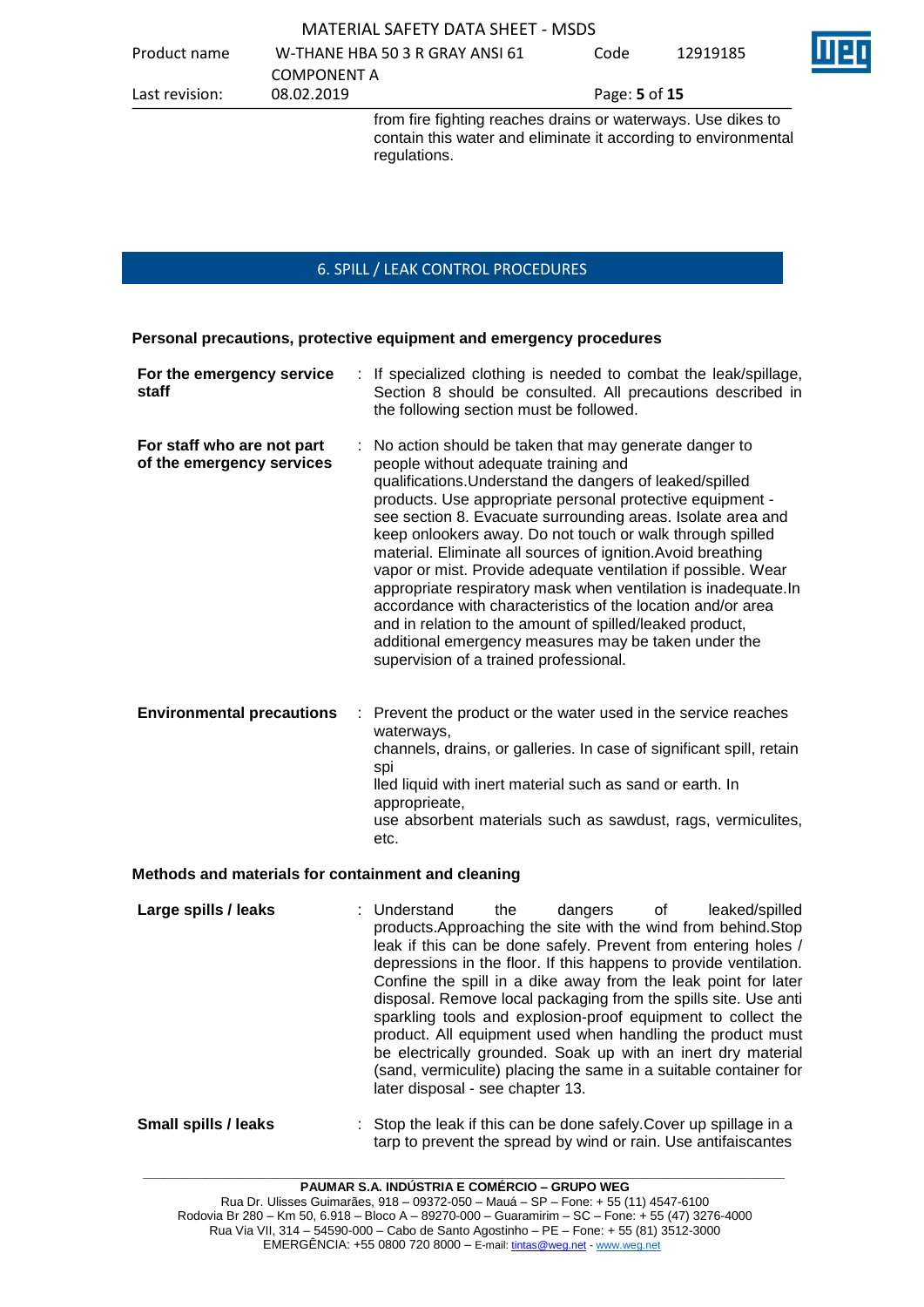| <b>MATERIAL SAFETY DATA SHEET - MSDS</b> |  |  |
|------------------------------------------|--|--|
|------------------------------------------|--|--|

Product name W-THANE HBA 50 3 R GRAY ANSI 61 COMPONENT A<br>08.02.2019

Last revision: 08.02.2019 Page: **6** of **15**

Code 12919185

tools and explosion-proof equipment properly grounded to collect the product. Place the material collected in dry, clean and properly identified containers. Cap the container loosened so removing them from the spill site. Avoid formation of dust. Remove the packaging from the spill site. If there is product disposal need refer to chapter 13

Contain and collect the material of the leak with absorbent materials and non-combustible, such as sand, earth, vermiculite, calcined diatomite, etc. in a waste container in accordance with local regulations.

# 7. HANDLING AND STORAGE

### **Precautions for safe handling**

| <b>Instructions for safe</b><br>treatment | Use individual protective equipment. Emergency showers and<br>eye wash basins must be installed in locations of use and<br>storage.                                                                                                                                                                                                                                                                                                                                                                                                                                                                                                                                                                                                                                                                                                                                                                                                                                                                                                                                                                                                                                                                                                                                                                                                                                                                                                                                                                                                                                                                                            |
|-------------------------------------------|--------------------------------------------------------------------------------------------------------------------------------------------------------------------------------------------------------------------------------------------------------------------------------------------------------------------------------------------------------------------------------------------------------------------------------------------------------------------------------------------------------------------------------------------------------------------------------------------------------------------------------------------------------------------------------------------------------------------------------------------------------------------------------------------------------------------------------------------------------------------------------------------------------------------------------------------------------------------------------------------------------------------------------------------------------------------------------------------------------------------------------------------------------------------------------------------------------------------------------------------------------------------------------------------------------------------------------------------------------------------------------------------------------------------------------------------------------------------------------------------------------------------------------------------------------------------------------------------------------------------------------|
| <b>Precautions for safe</b><br>handling   | Use appropriate personal protective equipment - see section<br>8; The product handling should occur in places with good<br>natural ventilation or with the presence of local exhaust<br>ventilation; The electrical installations must comply with the<br>International Electrical Commission Standards (IEC), ABNT<br>Standards (Brazilian Association of Technical Standards),<br>taking into account the results of the classification area study<br>for the local and/or product instalation.<br>Use anti-sparking tools when handling the product; In transfer<br>operations, metal containers must be used and all containers<br>must be properly grounded to avoid sparkling by the<br>accumulation of static energy; Handle and use away from hot<br>surfaces, sparks, open flames, and other sources of ignition.<br>Do not smoke; Do not ingest. Avoid inhalation of vapors or<br>smoke as well as avoid contact with eyes, skin and clothing;<br>Eating and drinking should be prohibited in the area where the<br>material is handled, stored and processed. Workers should<br>wash their hands before eating, drinking and smoking.<br>Remove contaminated clothing and protective equipment<br>before entering food areas; After use keep the product in its<br>original packaging, sealed; Empty containers may be<br>hazardous and should be disposed of properly. Do not reuse<br>the packaging; Emergency showers and eye washer should be<br>installed in the use and storage places.<br>Do not handle the product until you have read and understood<br>all safety precautions contained in this document. |
| <b>Fire protection</b>                    | Only use in well-ventilated locations, to prevent accumulation<br>of vapors in explosive concentrations.All conductive elements<br>of the system, in contact with the product, must be electrically<br>grounded Keep away from heat and sources of ignition. Tools<br>that do not produce sparks should be used. Do not smoke.                                                                                                                                                                                                                                                                                                                                                                                                                                                                                                                                                                                                                                                                                                                                                                                                                                                                                                                                                                                                                                                                                                                                                                                                                                                                                                 |

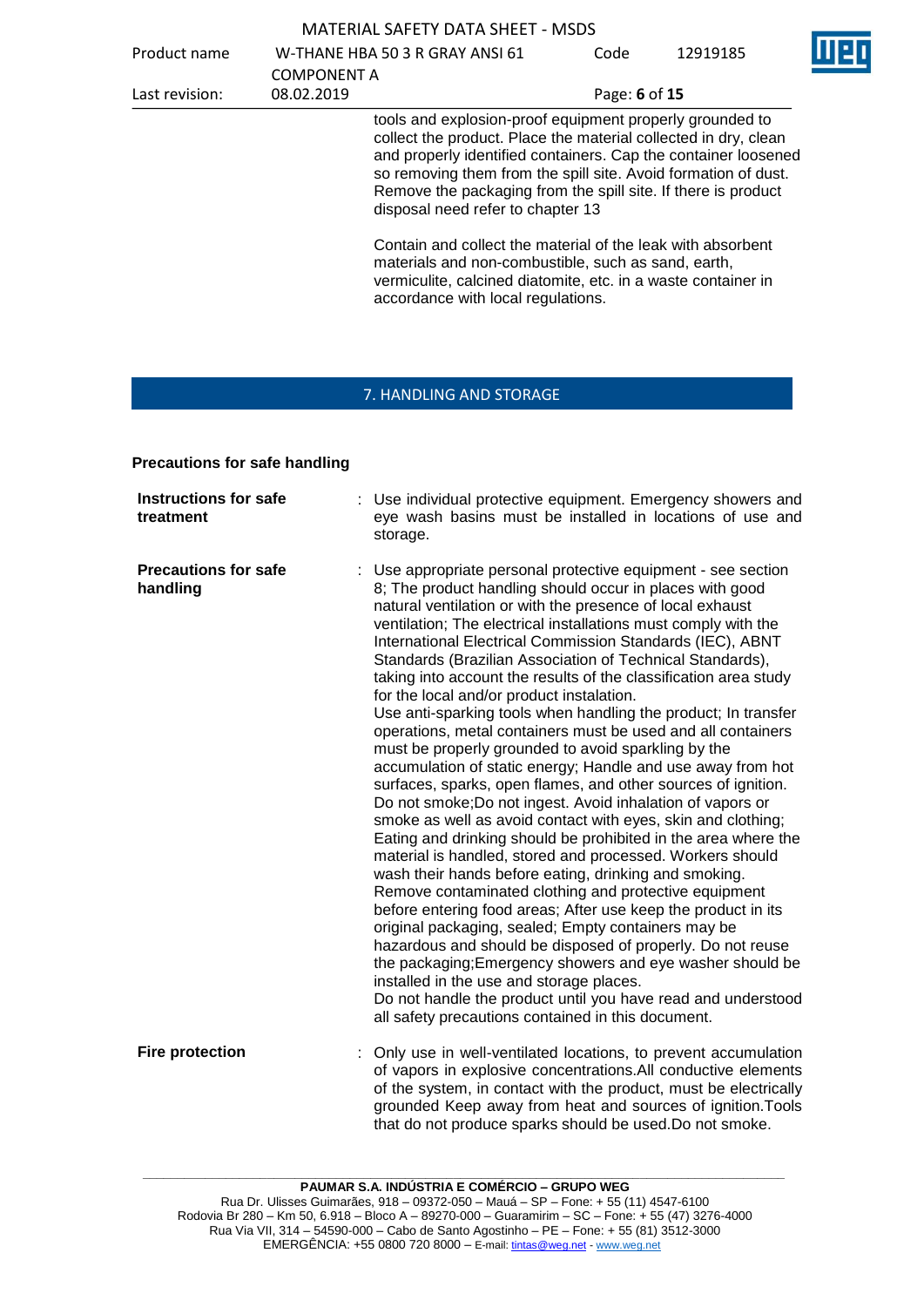| Product name                              | <b>COMPONENT A</b> | W-THANE HBA 50 3 R GRAY ANSI 61                                                                                                                                                                                                                                                                                                                                                                                                                                   | Code          | 12919185 |  |
|-------------------------------------------|--------------------|-------------------------------------------------------------------------------------------------------------------------------------------------------------------------------------------------------------------------------------------------------------------------------------------------------------------------------------------------------------------------------------------------------------------------------------------------------------------|---------------|----------|--|
| Last revision:                            | 08.02.2019         |                                                                                                                                                                                                                                                                                                                                                                                                                                                                   | Page: 7 of 15 |          |  |
| <b>Storage conditions</b>                 |                    |                                                                                                                                                                                                                                                                                                                                                                                                                                                                   |               |          |  |
| Substances to be avoid                    |                    | : Keep away from oxidising agents, strong acid solutions and<br>strong alkaline solutions.                                                                                                                                                                                                                                                                                                                                                                        |               |          |  |
| <b>Storage conditions</b>                 |                    | : The electrical installation must comply with NEC(National<br>Electrical Code) or IEC (International Electrical Commission)<br>standards and/or those of the ABNT (Brazilian Association of<br>Technical Standards). The floor of the storage area must be<br>impermeable, non-combustible and must have ditches that<br>allow run off into the containment reservoir. Storage tanks<br>must be surrounded by embankments and have drains in case<br>of leakage. |               |          |  |
| Appropriate storage<br>conditions         |                    | : Store the material in covered, dry, well ventilated and<br>identified areasKeep out of direct sunlight. Store in a closed<br>container.                                                                                                                                                                                                                                                                                                                         |               |          |  |
| Inappropriate storage<br>conditions       |                    | Exposed to elevated temperatures, sun and rain. Close to<br>oxidizing agents. Close to food. Close to sources of heat and<br>ignition.                                                                                                                                                                                                                                                                                                                            |               |          |  |
| <b>Materials to avoid</b>                 |                    | Do not store with explosive materials, flammableand/or toxic<br>gases, oxidizing, corrosive substances, or materials that may<br>generate spontaneous combustion.                                                                                                                                                                                                                                                                                                 |               |          |  |
| Secure packaging materials                |                    |                                                                                                                                                                                                                                                                                                                                                                                                                                                                   |               |          |  |
| <b>Recommended packaging</b><br>materials |                    | Amber type glass.<br>Metal packaging                                                                                                                                                                                                                                                                                                                                                                                                                              |               |          |  |
| Packaging materials to be<br>avoided      |                    | : Certain plastic materials                                                                                                                                                                                                                                                                                                                                                                                                                                       |               |          |  |

#### 8. EXPOSURE CONTROL – PERSONAL PROTECTION

The information in this chapter contain general guidelines. Chapter 1 should be consulted for any information on the recommended use of this product in different scenarios of exposure.

**Engineering control measures** : Preferably use the product in adequate application cabin. In case it is not possible, provide exhaustion/ventilation enough to keep the concentration of the agents indicated in this section under the limits of tolerance (L.T.), otherwise, use adequate respiratory protection equipment. The engineering controls should keep the concentrations of gas/vapour under the limit of LEL - Lower Explosive Limit (see section 9). Use equipment explosion proof.

#### **Control parameters**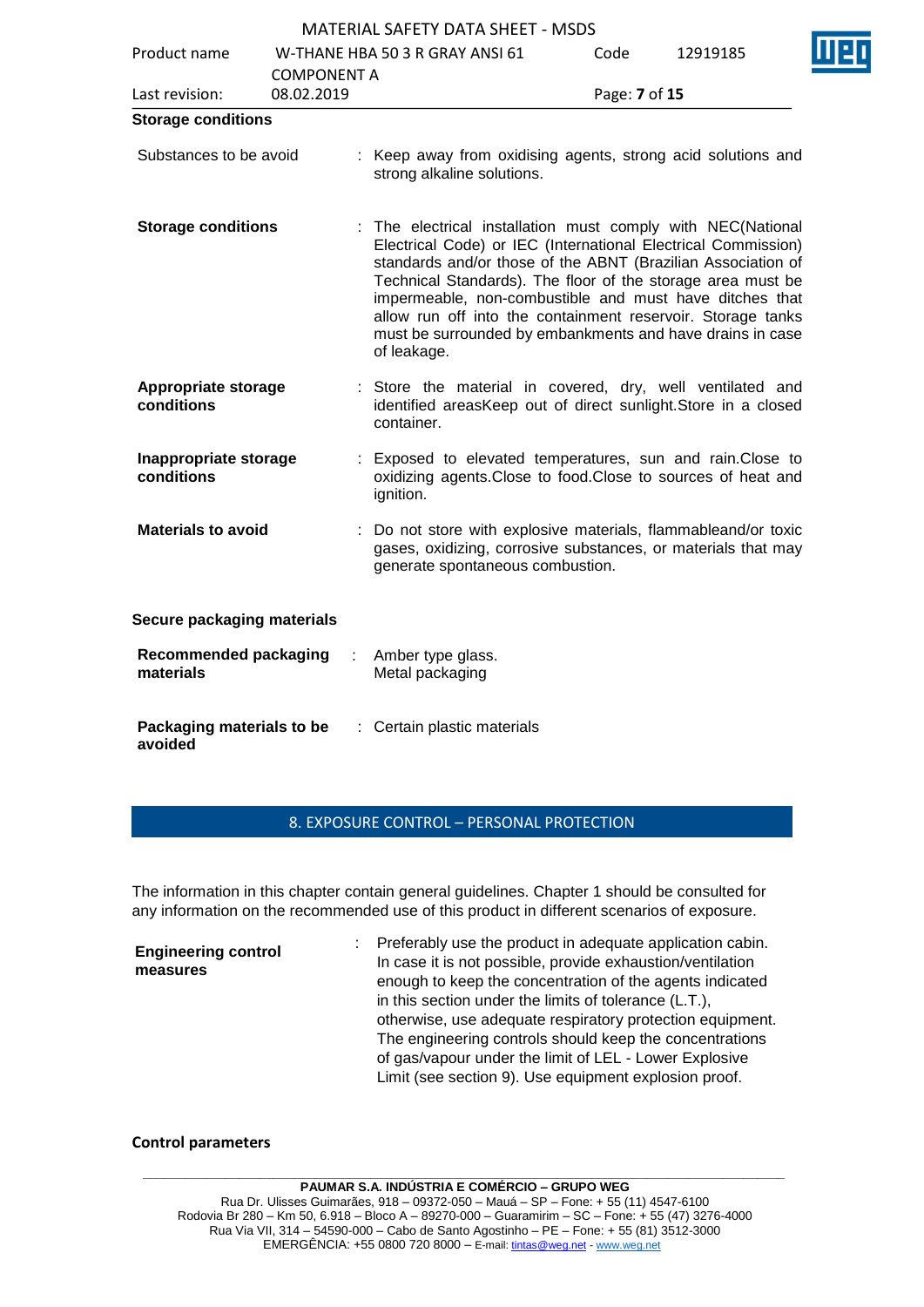## **Occupational Exposure Limits**

| <b>Name</b>                                              | CAS No.        | <b>TLV/TWA</b>                                                 | <b>TLV/STEL</b>                 | <b>TLV/TETO</b> | <b>Source</b> |
|----------------------------------------------------------|----------------|----------------------------------------------------------------|---------------------------------|-----------------|---------------|
| <b>GLYCOL ETHYL</b>                                      | $111 - 15 - 9$ | 5 ppm                                                          |                                 |                 | <b>ACGIH</b>  |
| ACETATE SOLVENT (N)                                      |                |                                                                |                                 |                 |               |
| SOLVENT XYLENE (S)                                       | 1330-20-7      | 78 ppm340<br>mg/m <sup>3</sup> 100<br>ppm434 mg/m <sup>3</sup> | 150 ppm651<br>mq/m <sup>3</sup> |                 | NR15ACGIH     |
| <b>SOLVENT</b><br><b>METHYLISOBUTYLKET</b><br><b>ONE</b> | $108 - 10 - 1$ | 20 ppm                                                         |                                 |                 | <b>ACGIH</b>  |

\*PPM - parts of vapour or gas per million of parts of contaminated air

\*\*MG/m<sup>3</sup> - miligrams per cubic meter of air.

## **Personal protective equipment required**

| <b>Respiratory protection</b> | In case of the concentrations are above the indicated<br>tolerance limits, the use of appropriated mask is<br>necessary for this goal (half-face mask or full face mask<br>with filter to organic vapors and acid gases).          |
|-------------------------------|------------------------------------------------------------------------------------------------------------------------------------------------------------------------------------------------------------------------------------|
| Eye protection                | Use hermetic goggles to protect against liquid splashes.                                                                                                                                                                           |
| Body and skin protection      | : It is recommended the use of apron barber type to<br>protecting upper limbs, trunk and lower limbs in case of<br>splash. In case of risk of static electricity generation the<br>cloth should be antistatic, includin the apron. |

# 9. PHYSICAL AND CHEMICAL PROPERTIES

| Form                          |    | Liquid                      |
|-------------------------------|----|-----------------------------|
| <b>State of matter</b>        | ÷  | Liquid                      |
| Color                         | ÷  | Gray                        |
| Odour                         |    | <b>Distinctive</b>          |
| Odour limit                   |    | Not applicable              |
| рH                            |    | Not applicable              |
| <b>Melting point</b>          |    | Data not available.         |
| <b>Boiling point</b>          |    | Data not available.         |
| <b>Flash Point (Open cup)</b> | t. | 28 °C                       |
| <b>Evaporation rate</b>       |    | Data not available.         |
| <b>Inflammation point</b>     |    | Method: Data not available. |
|                               |    |                             |

**Upper explosive limit : :** 

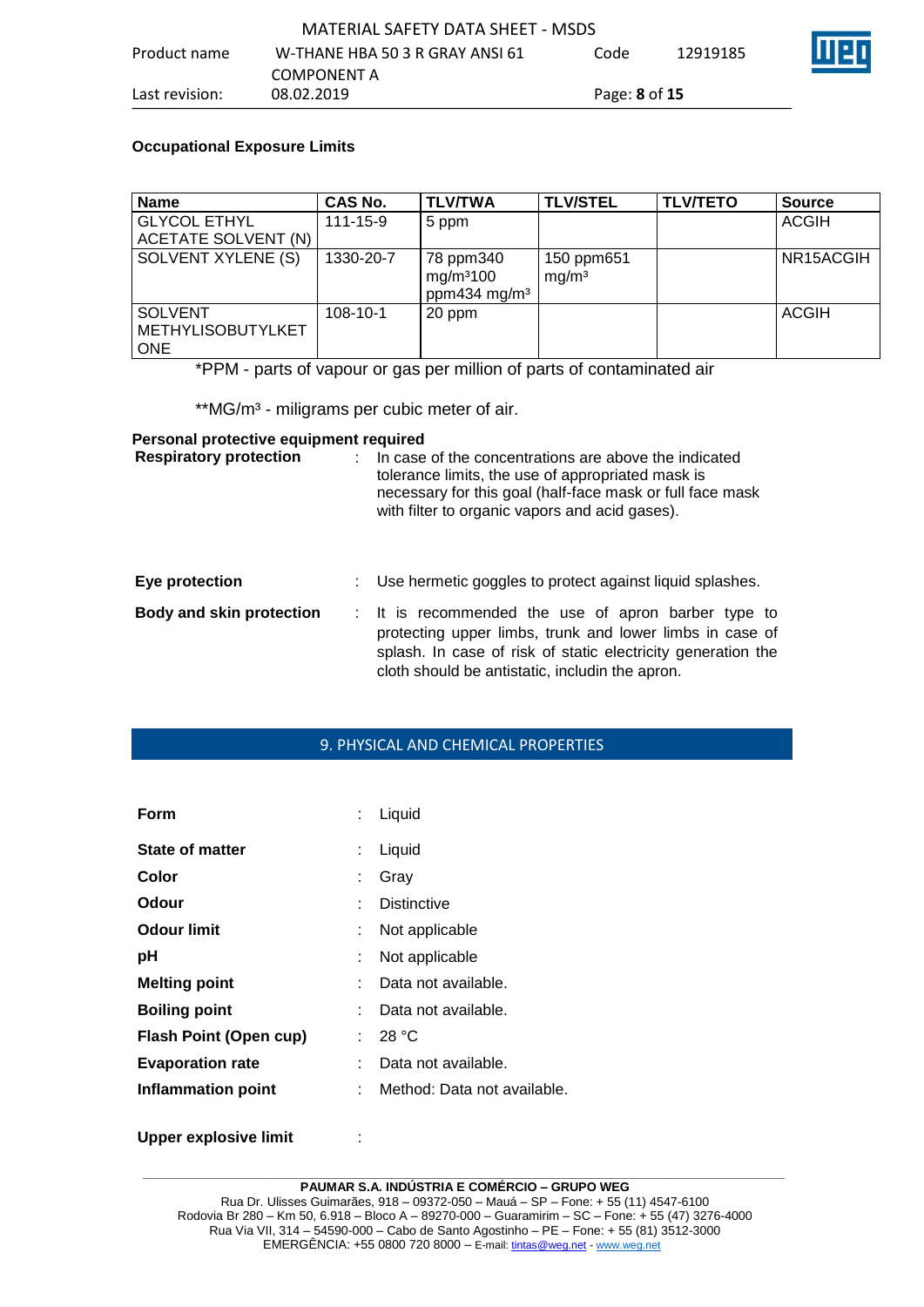| Product name                                       | W-THANE HBA 50 3 R GRAY ANSI 61 |    |                                 | Code          | 12919185 |
|----------------------------------------------------|---------------------------------|----|---------------------------------|---------------|----------|
| <b>COMPONENT A</b><br>08.02.2019<br>Last revision: |                                 |    |                                 | Page: 9 of 15 |          |
|                                                    |                                 |    | Data not available.             |               |          |
| Lower explosive limit                              |                                 |    |                                 |               |          |
|                                                    |                                 |    | Data not available.             |               |          |
| Vapor pressure                                     |                                 |    | Data not available.             |               |          |
| <b>Density</b>                                     |                                 | t. | $1,57 - 1,67$ g/cm <sup>3</sup> |               |          |
| Solubility(ies)                                    |                                 |    | Water-insoluble                 |               |          |
| N-octano /water partition<br>coefficient           |                                 | ÷. | Data not available.             |               |          |
| <b>Auto flammability</b>                           |                                 |    | Data not available.             |               |          |
| Cinematic viscosity (25°C)                         |                                 |    | $: 90 - 100$ UK                 |               |          |
| Vapor density                                      |                                 |    | Data not available.             |               |          |
| Decomposition temperature :                        |                                 |    |                                 |               |          |

D

# 10. STABILITY AND REACTIVITY

| <b>Reactivity</b>                              |    | : Presents no reactivity at room temperature and under normal<br>conditions of use.                                                                                                                       |
|------------------------------------------------|----|-----------------------------------------------------------------------------------------------------------------------------------------------------------------------------------------------------------|
| <b>Chemical stability</b>                      |    | : Stable at room temperature and under normal conditions of<br>use. Unstable at temperatures above the flash point.                                                                                       |
| <b>Possibility of dangerous</b><br>reactions   |    | : Presents no reactivity at room temperature and under normal<br>conditions of use.<br>None when the product is stored, applied and processed<br>correctly.                                               |
| Need to add additives and<br><b>inhibitors</b> |    | : Not necessary.                                                                                                                                                                                          |
| <b>Conditions to avoid</b>                     |    | : Extreme heat and open flame.                                                                                                                                                                            |
| Incompatible materials                         | t. | Do not store with explosive materials, flammableand/or toxic<br>gases, oxidizing, corrosive substances, or materials that may<br>generate spontaneous combustion.<br>Plastic materials soluble in Xylene. |
| Dangerous products of<br>decomposition         |    | : Produces noxious gases such as carbon monoxide (CO),<br>carbon dioxide (CO2) and nitrogen oxides (NOx).                                                                                                 |

## 11. TOXICOLOGICAL INFORMATION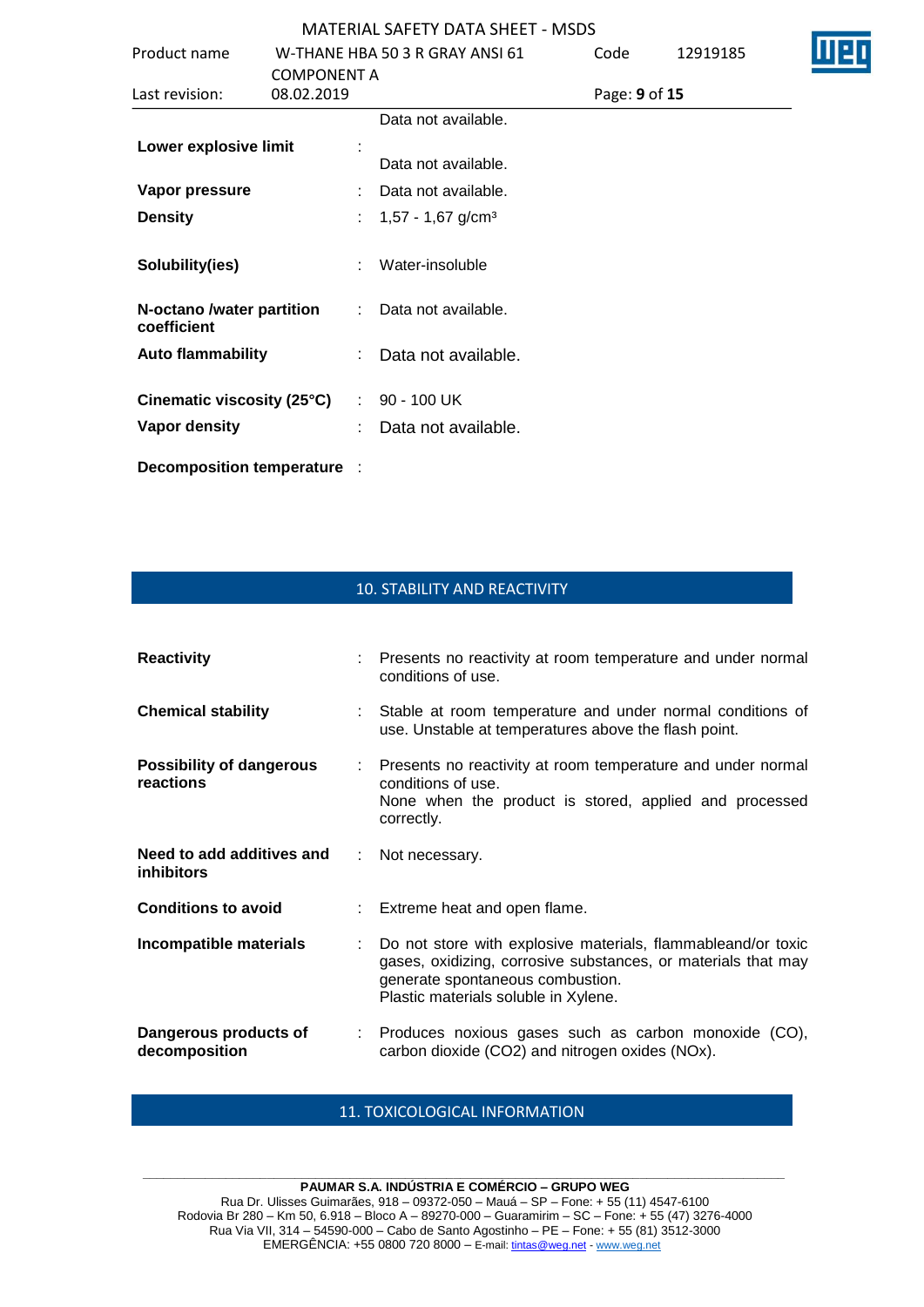| Product name                                                  | <b>MATERIAL SAFETY DATA SHEET - MSDS</b><br>W-THANE HBA 50 3 R GRAY ANSI 61<br><b>COMPONENT A</b><br>08.02.2019 |    |                                                                  |                        | 12919185            |  |
|---------------------------------------------------------------|-----------------------------------------------------------------------------------------------------------------|----|------------------------------------------------------------------|------------------------|---------------------|--|
| Last revision:                                                |                                                                                                                 |    |                                                                  |                        | Page: 10 of 15      |  |
| <b>Components</b><br><b>GLYCOL ETHYL ACETATE SOLVENT (N)</b>  |                                                                                                                 |    |                                                                  |                        |                     |  |
| Acute toxicity by oral<br>use                                 |                                                                                                                 |    | : Test species<br><b>DL50</b><br><b>Observations</b>             | Rat<br>2.700 mg/kg     |                     |  |
| Acute toxicity by<br>inhalation                               |                                                                                                                 |    | : Test species<br><b>DL50</b><br>Observations                    |                        | Data not available. |  |
| Acute toxicity by<br>cutaneous use                            |                                                                                                                 |    | : Test species<br><b>DL50</b><br>Observations                    | Rabbit<br>10.200 mg/kg |                     |  |
| <b>Acute toxicity (other</b><br>methods of<br>administration) |                                                                                                                 |    | : Test species<br><b>DL50</b><br>LC50<br>Non-standard unit value |                        | Data not available. |  |
| <b>Corrosion/irritation of</b><br>skin                        |                                                                                                                 |    | : Data not available.                                            |                        |                     |  |
| Serious eye damage/eye<br>irritation                          |                                                                                                                 | ÷. | Data not available.                                              |                        |                     |  |
| <b>Respiratory or dermal</b><br>sensitivity                   |                                                                                                                 | t. | Data not available.                                              |                        |                     |  |
| <b>Mutageneses</b>                                            |                                                                                                                 |    | Data not available.                                              |                        |                     |  |

| <b>Respiratory or dermal</b><br>: Data not available.<br>sensitivity<br>: Data not available.<br><b>Mutageneses</b><br>Carcinogenicity<br>Data not available.<br><b>Toxic effects for</b><br>: That is assumed that produces an adverse effect on the<br>fitness or reproductive capacity or the development of human<br>reproduction |
|---------------------------------------------------------------------------------------------------------------------------------------------------------------------------------------------------------------------------------------------------------------------------------------------------------------------------------------|
|                                                                                                                                                                                                                                                                                                                                       |
|                                                                                                                                                                                                                                                                                                                                       |
|                                                                                                                                                                                                                                                                                                                                       |
| beings                                                                                                                                                                                                                                                                                                                                |
| Specific target organ<br>: Data not available.<br>toxicity (STOT) - single<br>exposure                                                                                                                                                                                                                                                |
| Specific target organ<br>: Data not available.<br>toxicity (STOT) - repeat<br>exposure                                                                                                                                                                                                                                                |
| Aspiration hazard<br>: Data not available.                                                                                                                                                                                                                                                                                            |
| <b>SOLVENT XYLENE (S)</b>                                                                                                                                                                                                                                                                                                             |
| Acute toxicity by oral<br>Test species<br>Rat<br>÷<br><b>DL50</b><br>4.300 mg/kg<br>use<br>Observations                                                                                                                                                                                                                               |
| <b>Acute toxicity by</b><br>Rat<br>: Test species<br>inhalation<br><b>DL50</b><br>21,7 mg/l4 h<br><b>Observations</b>                                                                                                                                                                                                                 |
| <b>Acute toxicity by</b><br>Rabbit<br>: Test species<br><b>DL50</b><br>cutaneous use<br>$> 1.700$ mg/kg<br>Observations<br>Data not available.                                                                                                                                                                                        |

**\_\_\_\_\_\_\_\_\_\_\_\_\_\_\_\_\_\_\_\_\_\_\_\_\_\_\_\_\_\_\_\_\_\_\_\_\_\_\_\_\_\_\_\_\_\_\_\_\_\_\_\_\_\_\_\_\_\_\_\_\_\_\_\_\_\_\_\_\_\_\_\_\_\_\_\_\_\_\_\_\_\_\_\_\_\_\_\_\_\_\_\_\_ PAUMAR S.A. INDÚSTRIA E COMÉRCIO – GRUPO WEG**

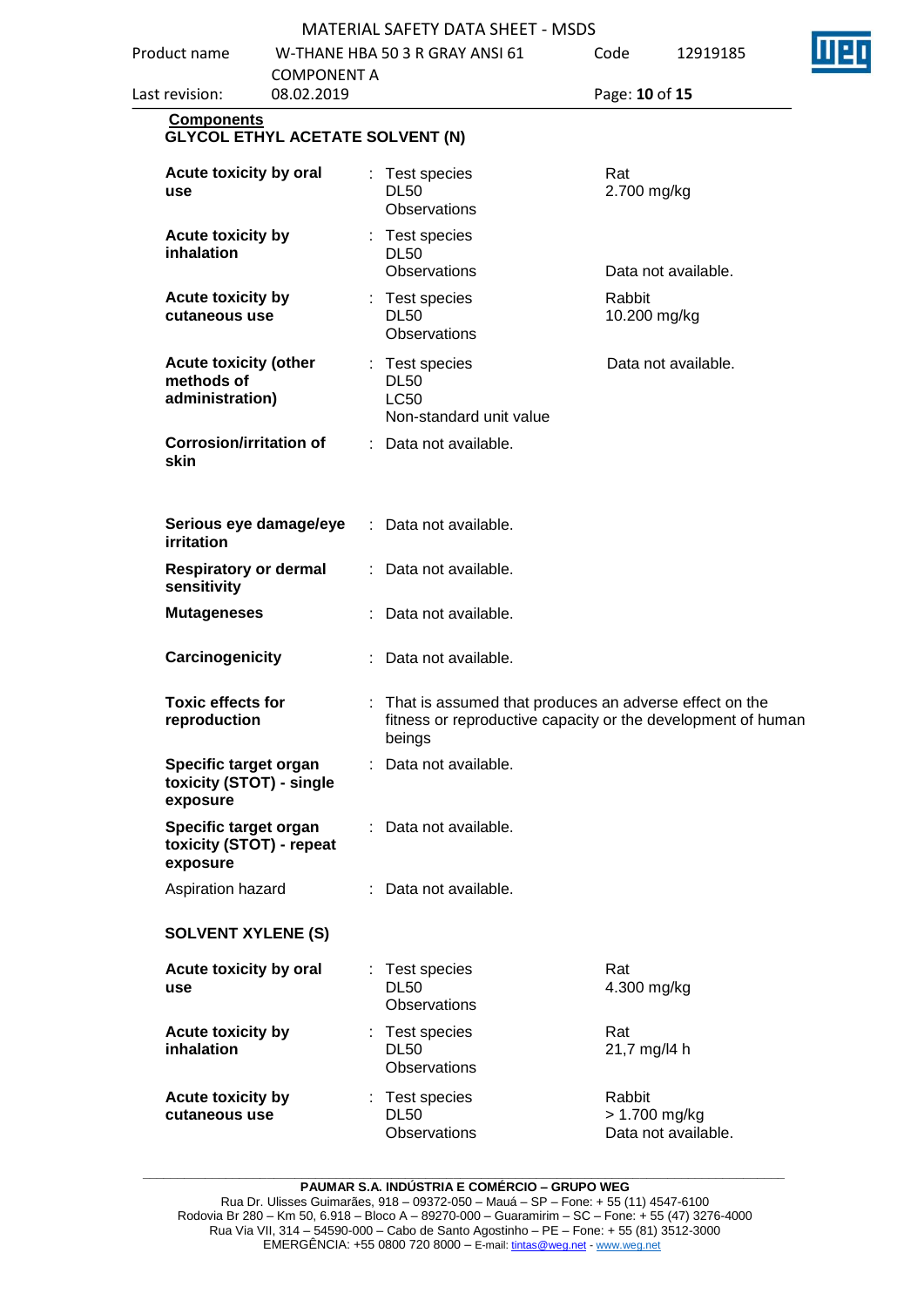| Product name<br><b>COMPONENT A</b> |                                                               |                                | W-THANE HBA 50 3 R GRAY ANSI 61                                         | Code                                                                    | 12919185               |                     |  |
|------------------------------------|---------------------------------------------------------------|--------------------------------|-------------------------------------------------------------------------|-------------------------------------------------------------------------|------------------------|---------------------|--|
|                                    | 08.02.2019<br>Last revision:                                  |                                |                                                                         |                                                                         | Page: 11 of 15         |                     |  |
|                                    | <b>Acute toxicity (other</b><br>methods of<br>administration) |                                | : Test species<br><b>DL50</b><br><b>LC50</b><br>Non-standard unit value |                                                                         | Data not available.    |                     |  |
| skin                               |                                                               | <b>Corrosion/irritation of</b> |                                                                         | : Category 2                                                            |                        |                     |  |
| <b>irritation</b>                  |                                                               | Serious eye damage/eye         |                                                                         | : Data not available.                                                   |                        |                     |  |
| sensitivity                        |                                                               | <b>Respiratory or dermal</b>   |                                                                         | : Category 1                                                            |                        |                     |  |
|                                    | <b>Mutageneses</b>                                            |                                |                                                                         | Data not available.                                                     |                        |                     |  |
|                                    | Carcinogenicity                                               |                                |                                                                         | : Data not available.                                                   |                        |                     |  |
|                                    | <b>Toxic effects for</b><br>reproduction                      |                                |                                                                         | : Category 1C                                                           |                        |                     |  |
| exposure                           | Specific target organ                                         | toxicity (STOT) - single       |                                                                         | : Data not available.                                                   |                        |                     |  |
| exposure                           | Specific target organ                                         | toxicity (STOT) - repeat       | ÷.                                                                      | Data not available.                                                     |                        |                     |  |
|                                    | Aspiration hazard                                             |                                |                                                                         | : Data not available.                                                   |                        |                     |  |
|                                    |                                                               | SOLVENT METHYLISOBUTYLKETONE   |                                                                         |                                                                         |                        |                     |  |
| use                                | Acute toxicity by oral                                        |                                |                                                                         | : Test species<br><b>DL50</b><br>Observations                           | Rat<br>2.080 mg/kg     |                     |  |
| inhalation                         | <b>Acute toxicity by</b>                                      |                                |                                                                         | Test species<br><b>DL50</b><br><b>Observations</b>                      | 4.000 mg/l             |                     |  |
|                                    | <b>Acute toxicity by</b><br>cutaneous use                     |                                |                                                                         | : Test species<br><b>DL50</b><br>Observations                           | Rabbit<br>20.000 mg/kg |                     |  |
|                                    | <b>Acute toxicity (other</b><br>methods of<br>administration) |                                |                                                                         | : Test species<br><b>DL50</b><br><b>LC50</b><br>Non-standard unit value |                        | Data not available. |  |
| skin                               |                                                               | <b>Corrosion/irritation of</b> |                                                                         | Category 2                                                              |                        |                     |  |
| irritation                         |                                                               | Serious eye damage/eye         | ÷.                                                                      | Category 2A                                                             |                        |                     |  |
| sensitivity                        |                                                               | <b>Respiratory or dermal</b>   | ۰.                                                                      | Data not available.                                                     |                        |                     |  |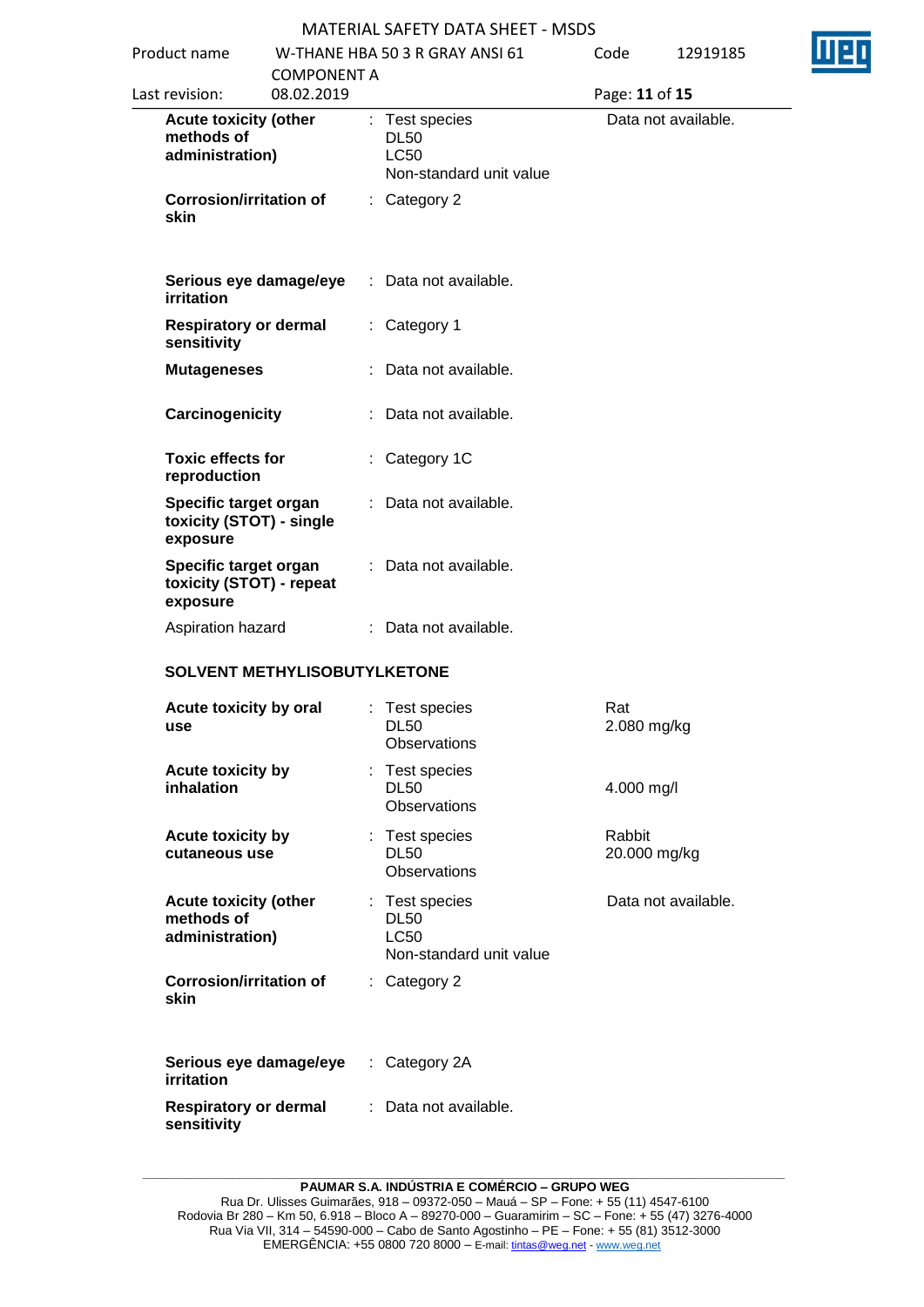| Product name                                                  |                                  | W-THANE HBA 50 3 R GRAY ANSI 61                                                                                     | Code           | 12919185 |
|---------------------------------------------------------------|----------------------------------|---------------------------------------------------------------------------------------------------------------------|----------------|----------|
| Last revision:                                                | <b>COMPONENT A</b><br>08.02.2019 |                                                                                                                     | Page: 12 of 15 |          |
| <b>Mutageneses</b>                                            |                                  | : Data not available.                                                                                               |                |          |
| Carcinogenicity                                               |                                  | : Data not available.                                                                                               |                |          |
| <b>Toxic effects for</b><br>reproduction                      |                                  | : Data not available.                                                                                               |                |          |
| Specific target organ<br>toxicity (STOT) - single<br>exposure |                                  | : Passengers effects on organ target. These are effects that<br>alter human function for a short period of exposure |                |          |
| Specific target organ<br>toxicity (STOT) - repeat<br>exposure |                                  | : Data not available.                                                                                               |                |          |
| Aspiration hazard                                             |                                  | : Data not available.                                                                                               |                |          |

Not classified in terms of toxicity based on the data available.

# 12. ECOLOGICAL INFORMATION

| <b>Stability in soil</b>                   |    | : The product easily infiltrates into the soil                                            |
|--------------------------------------------|----|-------------------------------------------------------------------------------------------|
| <b>Other toxicological</b><br>observations | t. | Data not available.                                                                       |
| <b>Ecotoxicity</b>                         |    | : Contaminates the ground water.<br>Detrimental to the fauna<br>Detrimental to the flora. |

# 13. DIOSPOSAL AND TREATMENT CONSIDERATIONS

#### **Recommended methods for final disposal**

| <b>Product</b>        | : Class I Waste - Dispose of in industrial landfill or a facility<br>authorized for recycling in accordance with federal, stateor<br>local regulations                                                                          |
|-----------------------|---------------------------------------------------------------------------------------------------------------------------------------------------------------------------------------------------------------------------------|
| Waste                 | : Class I Waste - Dispose of in industrial landfill or a facility<br>authorized for recycling in accordance with federal, stateor<br>local regulations                                                                          |
| <b>Used packaging</b> | Clean packaging should be sent for recycling. Packaging with<br>class I waste should be disposed of in industrial landfill or a<br>facility authorized for recycling in accordance with federal,<br>state or local regulations. |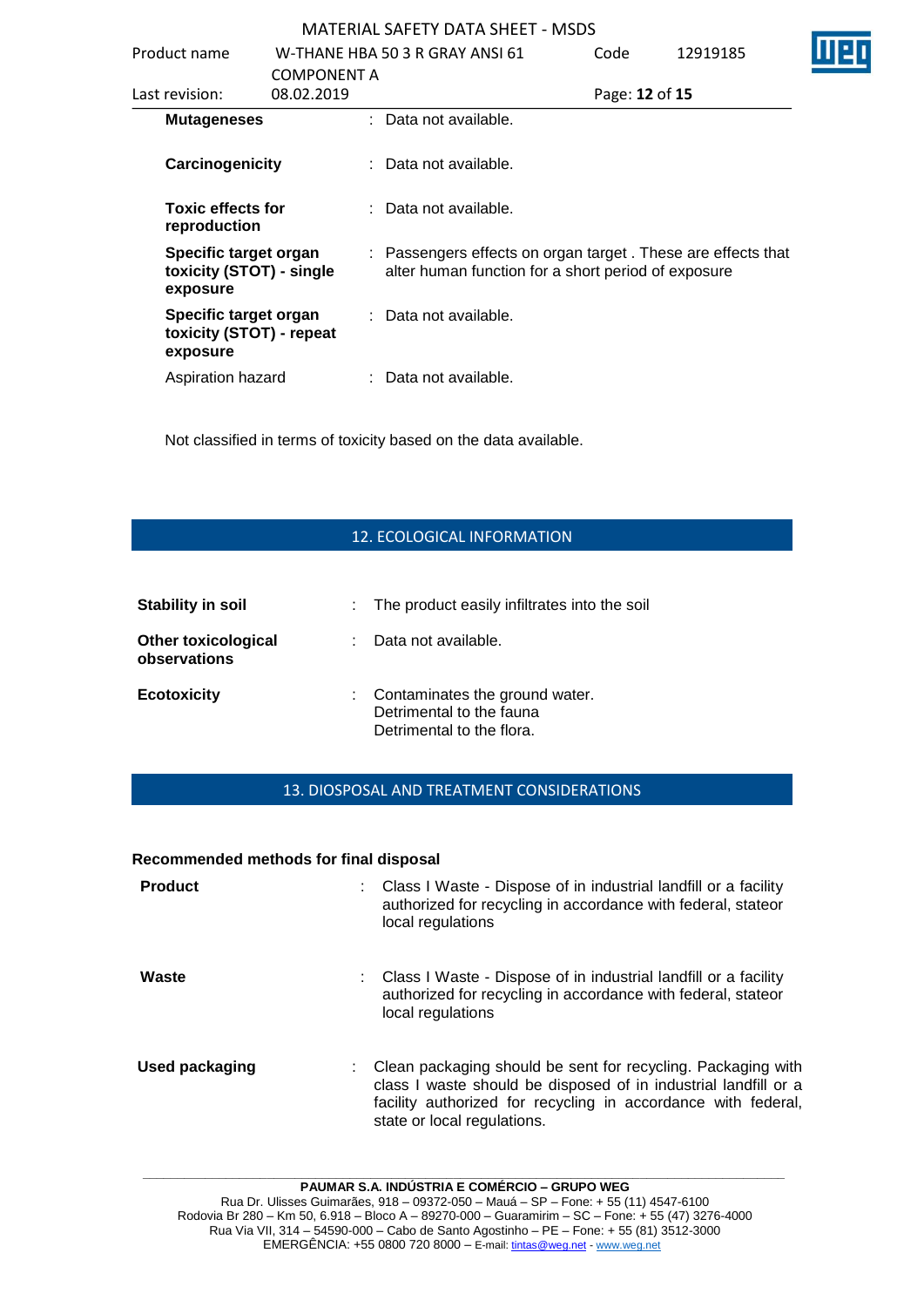| MATERIAL SAFETY DATA SHEET - MSDS |                                 |      |                              |  |  |  |  |  |  |  |
|-----------------------------------|---------------------------------|------|------------------------------|--|--|--|--|--|--|--|
| Product name                      | W-THANE HBA 50 3 R GRAY ANSI 61 | Code | 12919185                     |  |  |  |  |  |  |  |
|                                   | COMPONENT A                     |      |                              |  |  |  |  |  |  |  |
| Last revision:                    | 08.02.2019                      |      | Page: <b>13</b> of <b>15</b> |  |  |  |  |  |  |  |

# 14. TRANSPORTATION INFORMATION

| fLand                  |  |                                                                                                                                 |
|------------------------|--|---------------------------------------------------------------------------------------------------------------------------------|
| <b>ONU</b>             |  | : 1263                                                                                                                          |
| Class of risk          |  | $\therefore$ 3                                                                                                                  |
| <b>Risk number</b>     |  | : 30                                                                                                                            |
| <b>Packaging group</b> |  | : III                                                                                                                           |
| <b>Name</b>            |  | Paint (including coats, lacquers, enamels, colorant, gum-<br>lacquers, varnishes, polishes, liquid fillers and liquid lacquers) |
| <b>Shipping</b>        |  |                                                                                                                                 |

| <b>ONU</b>                       | : 1263                                                                                                                          |
|----------------------------------|---------------------------------------------------------------------------------------------------------------------------------|
| <b>Class of risk</b>             | $\therefore$ 3                                                                                                                  |
| <b>Packaging group</b>           | : III                                                                                                                           |
| EmS                              | F-E.                                                                                                                            |
| <b>MFAG</b>                      | 310                                                                                                                             |
| Appropriate name for<br>dispatch | Paint (including coats, lacquers, enamels, colorant, gum-<br>lacquers, varnishes, polishes, liquid fillers and liquid lacquers) |
| Air transport                    |                                                                                                                                 |
| <b>ONU</b>                       | : 1263                                                                                                                          |
| <b>Class of risk</b>             | $\therefore$ 3                                                                                                                  |
| Packaging group                  | : III                                                                                                                           |
| Appropriate name for<br>dispatch | Paint (including coats, lacquers, enamels, colorant, gum-<br>lacquers, varnishes, polishes, liquid fillers and liquid lacquers) |
|                                  |                                                                                                                                 |

# 15. REGULATORY INFORMATION

This MSDS (Material Safety Data Sheet) was generated according to the criteria of NBR 14725/2014. (Brazilian standard that defines the GHS).

| <b>Chemical Product.</b> | Specific Regulations for the   Federal Decree No. 2657, July 3rd, 1998.       |
|--------------------------|-------------------------------------------------------------------------------|
|                          | Ordinance No. 229, May 24th, 2011 - Changes to Regulatory<br>Standard No. 26. |
|                          | ABNT NBR 14725: 2014 - valid from 19/12/2014 -                                |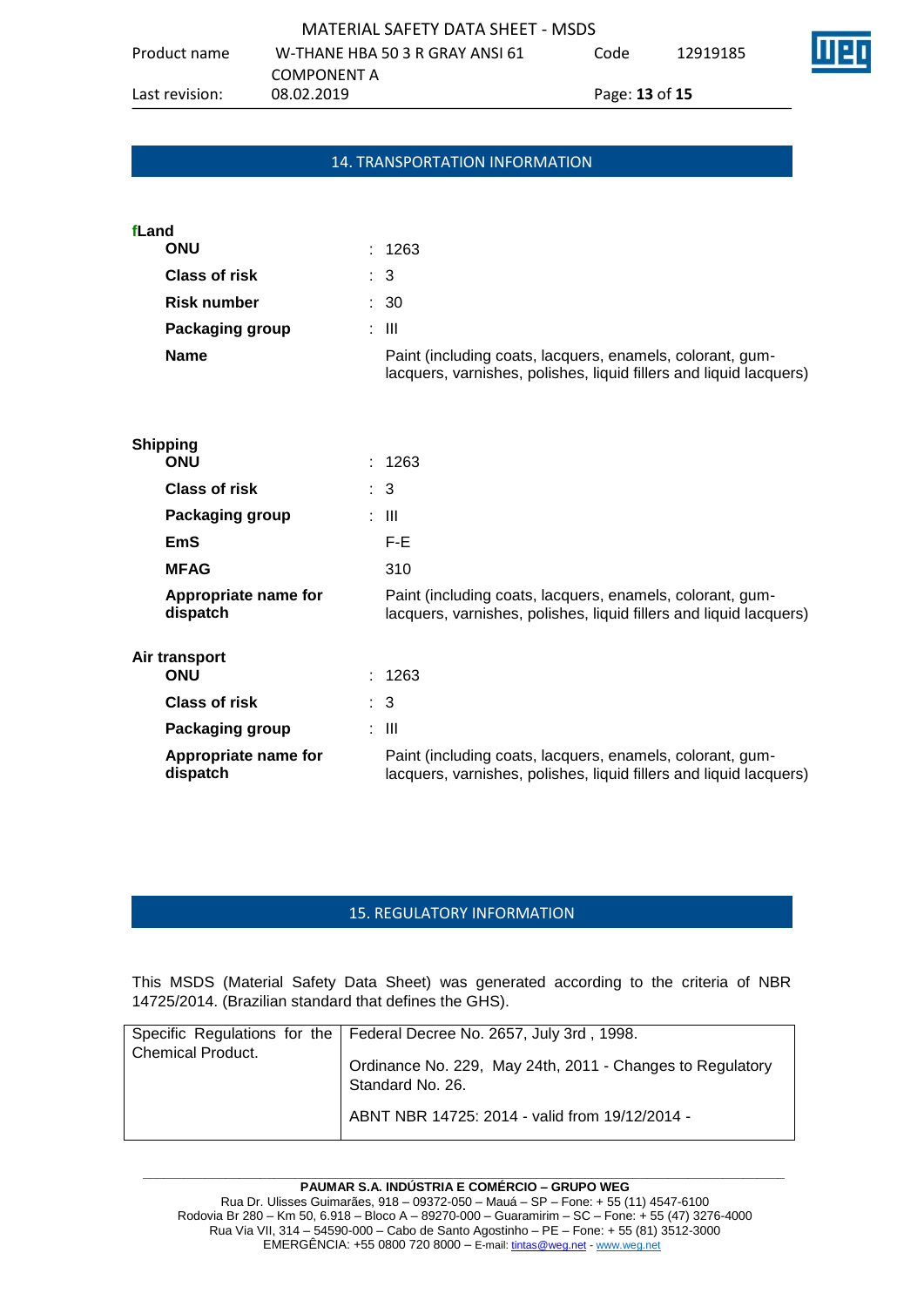| Product name   |                    | W-THANE HBA 50 3 R GRAY ANSI 61                                  | Code           | 12919185 |  |
|----------------|--------------------|------------------------------------------------------------------|----------------|----------|--|
|                | <b>COMPONENT A</b> |                                                                  |                |          |  |
| Last revision: | 08.02.2019         |                                                                  | Page: 14 of 15 |          |  |
|                |                    | Amendment 1 (19/11/2014).                                        |                |          |  |
|                |                    | Law No. 12305, August 2nd 2010 (Solid Waste National<br>Policy). |                |          |  |
|                |                    | Decree No. 7404, December 23rd, 2010.                            |                |          |  |
|                |                    | Resolution ANTT N° 5.232, December 14th 2016.                    |                |          |  |

# 16. ADDITIONAL INFORMATION

## **Acronyms Used:**

**Legenda:**

| <b>CAS</b>      | <b>Chemical Abstract Service</b>                          |
|-----------------|-----------------------------------------------------------|
| VO              | <b>Organic Vapors</b>                                     |
| <b>NEC</b>      | National Eletrical code/Código Nacional de Eletricidade   |
| IEC:            | <b>International Eletrical Commision</b>                  |
| <b>ABNT</b>     | <b>Brazilian Association of Technical Standards</b>       |
| <b>ACGIH</b>    | American Conference of Governmental Industrial Hygienists |
| <b>TLV</b>      | <b>Threshold Limit Values</b>                             |
| <b>TLV/TWA</b>  | Time Weighted Average                                     |
| <b>TLV/STEL</b> | Short Term Exposure Limit                                 |
| TLC/C:          | Tolerance Limit - Ceiling Value                           |
| EPI:            | Individual Protective Equipment                           |
| <b>CA</b>       | Approval Certificate                                      |
| <b>PPRA</b>     | <b>Environmental Risk Prevention Program</b>              |
| <b>NR</b>       | <b>Regulatory Standard</b>                                |
| <b>NFPA</b>     | National Fire Protection Agency                           |
| mmHg            | Millimeters of mercury - pressure unit                    |
| <b>DL50</b>     | Lethal Dose average                                       |
| <b>CL50</b>     | Lethal Concentration average                              |
| ppm             | Parts per million                                         |
| N.d             | Not available                                             |
| $A + B$         | Viscosity of the mixture of component A + component B     |

Important information, but not specifically described in the previous sections:

This MSDS was prepared based on current knowledge about the handling of the product under normal conditions of use, according to the application specified on the packaging and recommended usage in Section 1 of this MSDS. Any other use of the product involving its combination with other materials, as well as forms of use different from those indicated, are the user's responsibility. The company advises that the handling of any chemical substance

**\_\_\_\_\_\_\_\_\_\_\_\_\_\_\_\_\_\_\_\_\_\_\_\_\_\_\_\_\_\_\_\_\_\_\_\_\_\_\_\_\_\_\_\_\_\_\_\_\_\_\_\_\_\_\_\_\_\_\_\_\_\_\_\_\_\_\_\_\_\_\_\_\_\_\_\_\_\_\_\_\_\_\_\_\_\_\_\_\_\_\_\_\_ PAUMAR S.A. INDÚSTRIA E COMÉRCIO – GRUPO WEG**